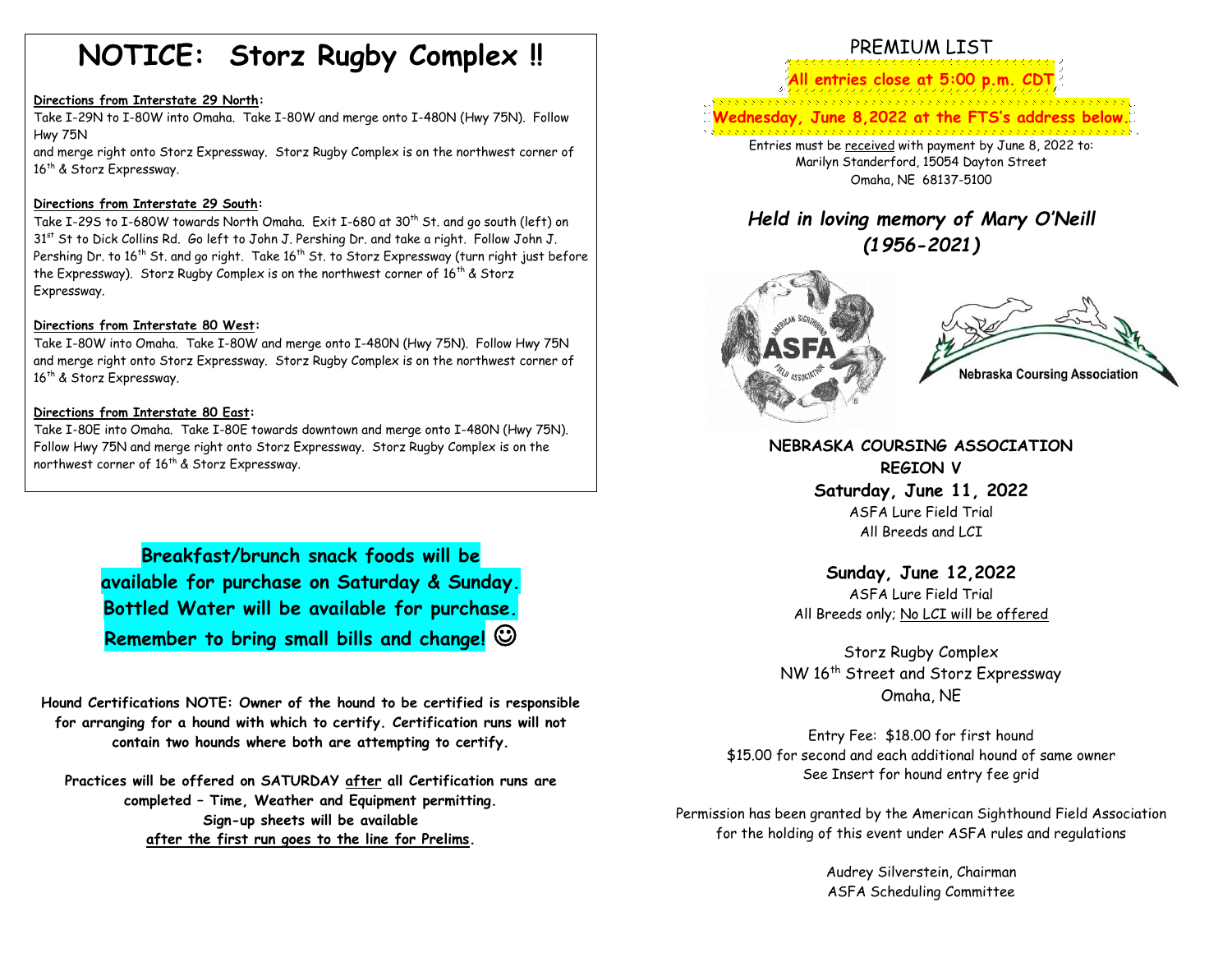### *NCA Officers and Board of Directors*

**Secretary**: Trisha Borland **Treasurer**: Marilyn Standerford **ASFA Delegate**: Marilyn Standerford **Board of Directors**: Jim Meyer, debb Meyer

**President**: Kent Standerford **Vice-President:** Josie Haumont

### *JUDGES AND THEIR ASSIGNMENTS*

Deb Narwold, McCallsburg,IA Karen Frederick, Ballwin, MO

#### **SATURDAY, June 11,2022**

|  |  |  |  |  |  |  |  | A A B B C G I I I I P R S S S S S S F PV LC<br>A Z A B D G B W G P R S D L W W N L I |  |
|--|--|--|--|--|--|--|--|--------------------------------------------------------------------------------------|--|
|  |  |  |  |  |  |  |  |                                                                                      |  |
|  |  |  |  |  |  |  |  |                                                                                      |  |

### **SUNDAY, June 12,2022**

|  |  |  |  |  |  |  |  | A B B C G I I I P R S S S S S W SI PV<br>A B B C G I I I P R S S S S W SI PV |  |
|--|--|--|--|--|--|--|--|------------------------------------------------------------------------------|--|
|  |  |  |  |  |  |  |  |                                                                              |  |
|  |  |  |  |  |  |  |  |                                                                              |  |

|  | <b>Field Trial Chairman:</b>  | Ker |
|--|-------------------------------|-----|
|  | <b>Field Trial Secretary:</b> | Mai |

**Field Trial Chairman:** Kent Standerford

| Field Trial Secretary:     | Marilyn Standerford, 15054 Dayton Street, Omaha, NE 68137-5100        |
|----------------------------|-----------------------------------------------------------------------|
|                            | melbox@cox.net; Day of Trial Phone: 402-960-6121                      |
| <b>Field Trial Clerks:</b> | debb Meyer, Carol Dumaine, Kari Medbery                               |
| Huntmasters:               | Kent Standerford, Josie Haumont, Scott Davis, and others as available |
| Lure Operators:            | Kent Standerford, Josie Haumont, Scott Davis, Bob Meyer               |

## **Trial Hours: 8:00 a.m. to completion Day of Trial Entries close at 8:30 a.m. Roll Call: 9:00 a.m.**

**Ribbons**: 1st Blue, 2nd Red, 3rd Yellow, 4th White, NBQ Green, BOB (Best of Breed) Purple & Gold, HSS (High Scoring Single)-Navy/Gold; Best in Field—Red, White, Blue Rosette. New Titlist rosettes available to any hound finishing a title at our trial.

### **ELIGIBLE BREEDS AND REGISTRIES**

Only purebred Afghan Hounds, Azawakhs, Basenjis, Borzoi, Cirneco dell'Etna, Greyhounds, Ibizan Hounds, Irish Wolfhounds, Italian Greyhounds, Pharaoh Hounds, Rhodesian Ridgebacks, Salukis, Scottish Deerhounds, Silken Windhound, Sloughis, and Whippets may be entered in the regular stakes. Provisional breeds may be entered in the Provisional Stake or the Singles Stake. Provisional breeds currently include purebred Chart Polski, Galgo Español, Magyar Agar, Peruvian Inca Orchid, Portuguese Podengo (Pequeno), Portuguese Podengo (Medio & Grande), and must be individually registered with the appropriate registry.

All entries shall be individually registered with the AKC (including ILP & PAL), the NGA, the UKC, the FCI, an ASFA-recognized foreign or ASFA Board approved registry or possess a CRN from the SPDBS. A photocopy of acceptable registry must be submitted with each hound's first ASFA field trial entry; this requirement is waived for hounds registered with the NGA.

### **ENTRIES WILL NOT BE ACKNOWLEDGED BY MAIL OR E-MAIL**

Late, incomplete, unsigned, unpaid, or conditional entries will not be accepted. Substitutions may be made for hounds lame or in season prior to roll call. Storz Rugby Field, NCA nor its members will be responsible for any accidents at this trial. A Field Secretary shall refuse any entry for the **Open**, **Veteran**, or **Provisional** stake marked ―First Time Entered if a Hound Certification does not accompany the entry unless the hound has a title, which waives this requirement. Remember to include a copy of the hound's registration with ―First Time Entered hound. A copy of registration is not required for NGA hounds.

### *STAKES OFFERED*

**Open**: Any eligible sighthound that has met certification requirements, excluding ASFA Field Champions of record.

### **Field Champion**: Any ASFA Field Champion.

**Veteran**: Any eligible sighthound that has met certification requirements and that is 6 years of age or older (5 years for Irish Wolfhounds; 7 years or older for Afghans, Rhodesian Ridgebacks, Salukis, and Whippets) **Single**: Any eligible sighthound, including those disqualified to run in other stakes. Not eligible for Best of Breed or Best in Field. Hounds are eligible to earn TCP and CPX titles from the Singles stake. Provisional breeds are not eligible for these titles.

**Provisional**: Any eligible sighthound of a Provisional breed that has met certification requirements. Not eligible for Best of Breed (BOB) or Best In Field (BIF).

**LCI Classes**: See end of premium for information.

### **BEST IN FIELD**-–will **only** be offered on Saturday**. No BIF on Sunday.**

### *Conditions of Entry:*

- $\checkmark$  All entries must be one year of age or older on the day of the trial.
- ✓ Stakes will be split into flights if the entry in any one stake is 20 or more hounds at the time of the draw. All hounds will run twice, in trios if possible, or braces unless excused, dismissed, or disqualified.
- ✓ Bitches in season, hounds with breed disqualifications, and hounds lame at roll call will be excused and entry fees refunded.
- $\checkmark$  No other refunds will be given.
- ✓ Hounds not present at roll call will be scratched. Each entry will be examined at roll call for breed disqualifications.
- ✓ Monorchid, cryptorchid, spayed, or neutered hounds without breed disqualifications may be entered.
- ✓ Muzzles are not required. It is the responsibility of the owner(s) to determine if the hound needs to be muzzled.
- $\checkmark$  Shade and water will not be available for the hounds. Please bring your own.
- ✓ There will be a \$5.00 fine for any hound loose on the field, other than those running the course in progress.
- $\checkmark$  There will be a \$35.00 fee for returned checks.
- $\checkmark$  Everyone must clean up after his or her dogs.
- ✓ Hounds with breed disqualifications are not eligible to enter except in the Single Stake.

### *EQUIPMENT AND COURSE PLAN*

- 1. The lure machine is a battery powered, continuous loop machine. Backup equipment will be available. The lure will be white plastic strips.
- 2. The field consists of gently rolling terrain.
- 3. The NCA reserves the right to alter the course plan as required by weather and/or field conditions on the day of the trial. In this event, a new course plan will be posted.
- 4. The total course length for Saturday is **810 yards** Sunday is **740 yards**.



**SATURDAY SUNDAY**

The course will be reversed for the final course and the Best of Breed.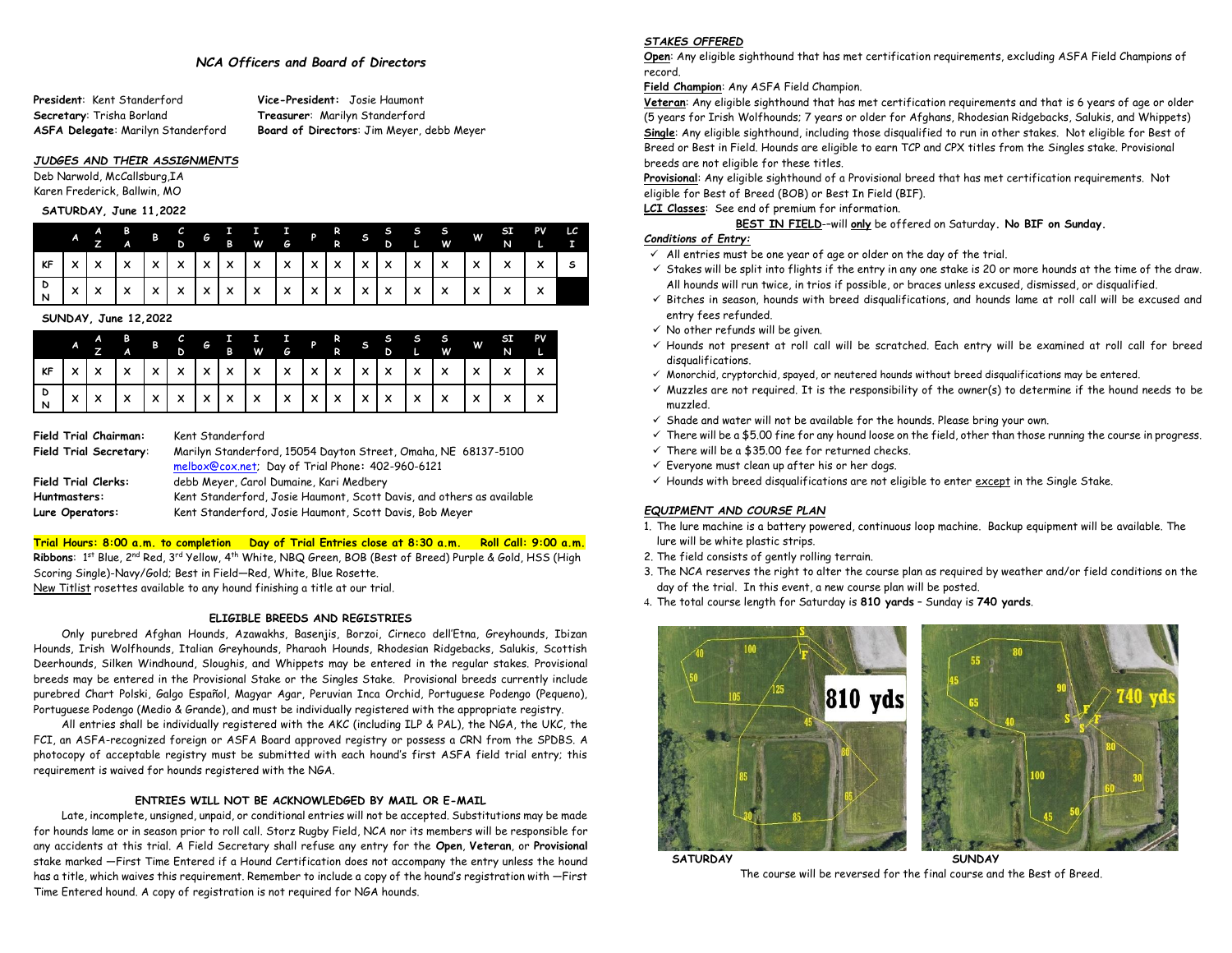## **NOTICE FOR FIRST-TIME ENTERED HOUNDS**

*As of January 1, 2003, any hound which is first-time entered in a trial, must have a copy of the hound's registration papers to send in with the entry. This is true if the hound is entering Open, Veterans, Singles, or Provisional for the first time.*

**Bring shade and water**. No shade or running water at the field. Porta-potties are available.

**See first page for food arrangements at the trial.**

**E-MAIL:** For questions only, [melbox@cox.net](mailto:melbox@cox.net)



**HOUND CERTIFICATION RUNS & PRACTICES WILL BE OFFERED on Saturday after ribbons--time, weather and equipment permitting.**  (You must provide a completed Certification form to the judge prior to the run. Make extra copies if needed.)

**Hound Certifications NOTE: Owner of the hound to be certified is responsible for arranging for a hound with which to certify. Certification runs will not contain two hounds where both are attempting to certify.** Hound Certifications and practices are \$5.00 for non-club members. No fee for club members.

**Sign-up sheets will be available after the first run goes to the line for Prelims.**

# **TO ASSIST YOUR PAYMENT PROCESS HOUND PAYMENT GRID**

| # of       |      | <b>Total for</b> |      | Total for |
|------------|------|------------------|------|-----------|
| Hounds     | Sat. | one day          | Sun  | both days |
| First Dog  | \$18 | \$18.00          | \$18 | \$36.00   |
| Second Dog | \$15 | \$33.00          | \$15 | \$66.00   |
| Third Dog  | \$15 | \$48.00          | \$15 | \$96.00   |
| Fourth Dog | \$15 | \$63.00          | \$15 | \$126.00  |
| Fifth Dog  | \$15 | \$78.00          | \$15 | \$156.00  |
| Sixth Dog  | \$15 | \$93.00          | \$15 | \$186.00  |



# **Area Hotels**

# **PLEASE CALL FOR PET POLICY…**

Distance listed is from Eppley Airport (Abbott Drive turns into the Storz Expressway and goes right to the field.)

LaQuinta Inn and Suites, Omaha Airport, Carter Lake, IA, 1201 Ave H, Carter Lake, IA 51510 (3.9 miles to field)

Super8 at Ak-Sar-Ben, 7111 Spring Street, I 80 and 72nd St Exit 449, Omaha, NE 68106 (10.2 miles to field)

LaQuinta Northwest, 3330 North 104th Ave., Omaha, NE 68134-3764 (12.3 miles to field)

Days Inn, 3619 9<sup>th</sup> Ave., Council Bluffs, IA 51503 (6.9 miles)

Super8, 2712 South 24<sup>th</sup> Street, Council Bluffs, IA 51503 (9.6 miles)

Best Western of the Crossroads at the Bluffs, 2216 27th Avenue, Council Bluffs, IA 51501-6953 (9.6 miles)

There are others. These are just a few. There may be some at the Casinos, although we do not know about their pet policy.

Consider [www.bringfido.com](http://www.bringfido.com/) to find a dog-friendly motel. There is no overnight camping at the field.

# **MAKE YOUR RESERVATIONS EARLY!!!**

There are countless things to do in Omaha. Some of the "standout" events this weekend include:

- The **Summer Arts Festival** is this same weekend in downtown Omaha. [\(http://www.summerarts.org/\)](http://www.summerarts.org/)
- The **Omaha Henry Doorly Zoo** is open! [\(www.omahazoo.com\)](http://www.omahazoo.com/)
- **Lauritzen Gardens** ([https://www.lauritzengardens.org](https://www.lauritzengardens.org/)*)*
- For more activities go to: **[www.visitomaha.com](http://www.visitomaha.com/)**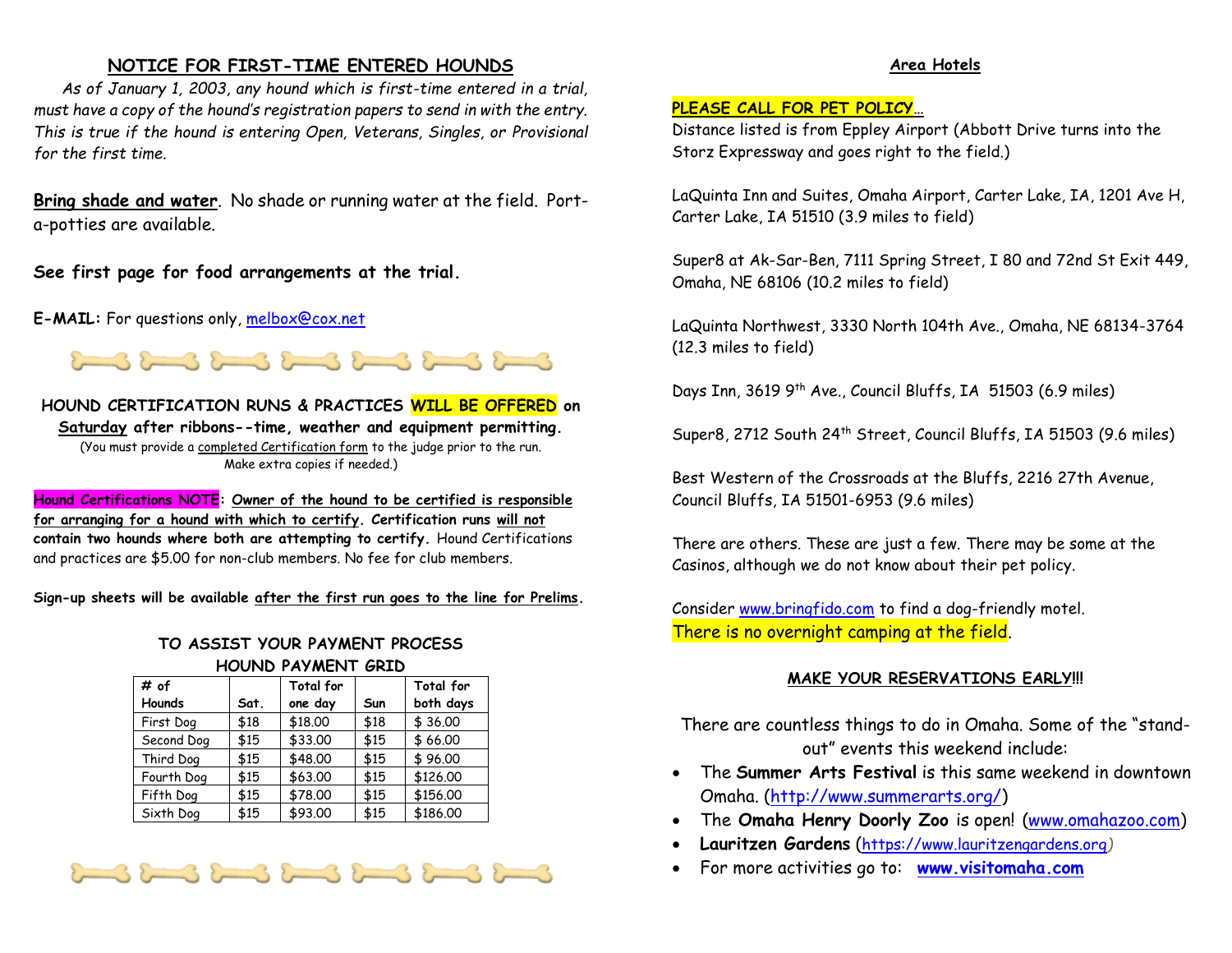# *Interested in Learning about ASFA?*

*If you are interested in learning about any aspect of the running of a lure field trial, let us know. We would be happy to help train you.* 

# *Benefits:*

*You will be able to "shadow" someone who is experienced with the task.*

- *You can ask the questions you've always had.*
- *You get experience without being thrown into it.*
- *Drop a note in with your entries. The FTS will "buddy" you with someone at the trial.*

# *ARE YOU ELECTRONICALLY CONNECTED?*

*Please contact our Regional Director, Trisha Borland at [reg5dir@asfa.org](mailto:reg5dir@asfa.org) for information on our ASFA Region V Facebook page, as well as the Nebraska Coursing Association Facebook page. Also, if you are interested in learning more about ASFA, you may be interested in the ASFA website. It's fun! Go surfing!* 

# *[www.asfa.org](http://www.asfa.org/)*

*The Official ASFA Running Rules and Field Procedures for Lure Field Trials (the ASFA Rulebook) is available at [www.asfa.org/rulebook.](http://www.asfa.org/rulebook) The Lure Coursing Instinct rules are also posted at this location.*

# **2022 ASFA Lure Coursing**

**For Region V**

**Calendar as of 04/29/2022**

| <del>March 26, 27</del> | <del>SLASH (Cancelled)</del>   | <del>Isen Farm, Sorento, IL</del> |
|-------------------------|--------------------------------|-----------------------------------|
| April 10                | ICA                            | <del>Des Moines, IA</del>         |
| May 1                   | MCA (LCI only Trial)           | Farmington, MN                    |
| May 7, 8                | <b>ICA</b>                     | Cedar Falls, IA                   |
| May 14, 15              | <b>GTCWC</b>                   | Farmington, MN                    |
| <b>May 22</b>           | <b>MCA</b>                     | Farmington, MN                    |
| May 28, 29              | <b>HCA</b>                     | Rappaho Vineyard on               |
|                         |                                | Coal Creek, Vinland, KS           |
| June 11, 12             | <b>NCA</b>                     | Omaha, NE                         |
| July 23, 24             | <b>GTCWC</b>                   | Farmington, MN                    |
| Sep 3, 4                | <b>MCA</b>                     | Farmington, MN                    |
| Sep 14                  | <b>IHCUS (Nat'l Specialty)</b> | Gray Summit, MO                   |
| Sep 24, 25              | GTCWC (Region V Invitational)  | Farmington, MN                    |
| Oct $1, 2$              | <b>ICA</b>                     | Cedar Falls, IA                   |
| Oct 15, 16              | <b>MCA</b>                     | Farmington, MN                    |
| Oct 22, 23              | ASFA II                        | Muncie, IN                        |
| Oct 29, 30              | <b>HCA</b>                     | Lawrence, KS                      |
| Nov 5, 6                | <b>NCA</b>                     | Omaha, NE                         |
| Nov 12, 13              | <b>SLASH</b>                   | Dix, IL                           |
|                         |                                |                                   |

# **ASFA POINTS**

| <b>NUMBER OF HOUNDS</b><br><b>COMPETING IN STAKE</b> |                | $\overline{2}$ | $\mathbf{3}$ | 4  | 5  | 6  | 7  | 8  | 9  | $10$ or<br>More |
|------------------------------------------------------|----------------|----------------|--------------|----|----|----|----|----|----|-----------------|
| <b>FIRST PLACE</b>                                   | $\overline{4}$ | 8              | 12           | 16 | 20 | 24 | 28 | 32 | 36 | 40              |
| <b>SECOND PLACE</b>                                  | --             | 6              | $*$ 9        | 12 | 15 | 18 | 21 | 24 | 27 | 30              |
| <b>THIRD PLACE</b>                                   | --             |                | 6            | 8  | 10 | 12 | 14 | 16 | 18 | 20              |
| <b>FOURTH PLACE</b>                                  |                |                |              | 4  | 5  | 6  | 7  | 8  | 9  | 10              |
| NBQ (Next Best<br>Qualified)                         |                |                |              |    |    | -- |    |    |    |                 |

# NBQ --receives no points

The winner of Best of Breed receives the higher number of points available from the Open, Field Champion or Veteran stake, but must defeat the winner of the other stake(s) in a run-off.

\* Example: a hound places second in a stake/flight of  $3 = 9$  points. **Note**: A hound must defeat a qualifying hound in order to count as a placement towards title requirements.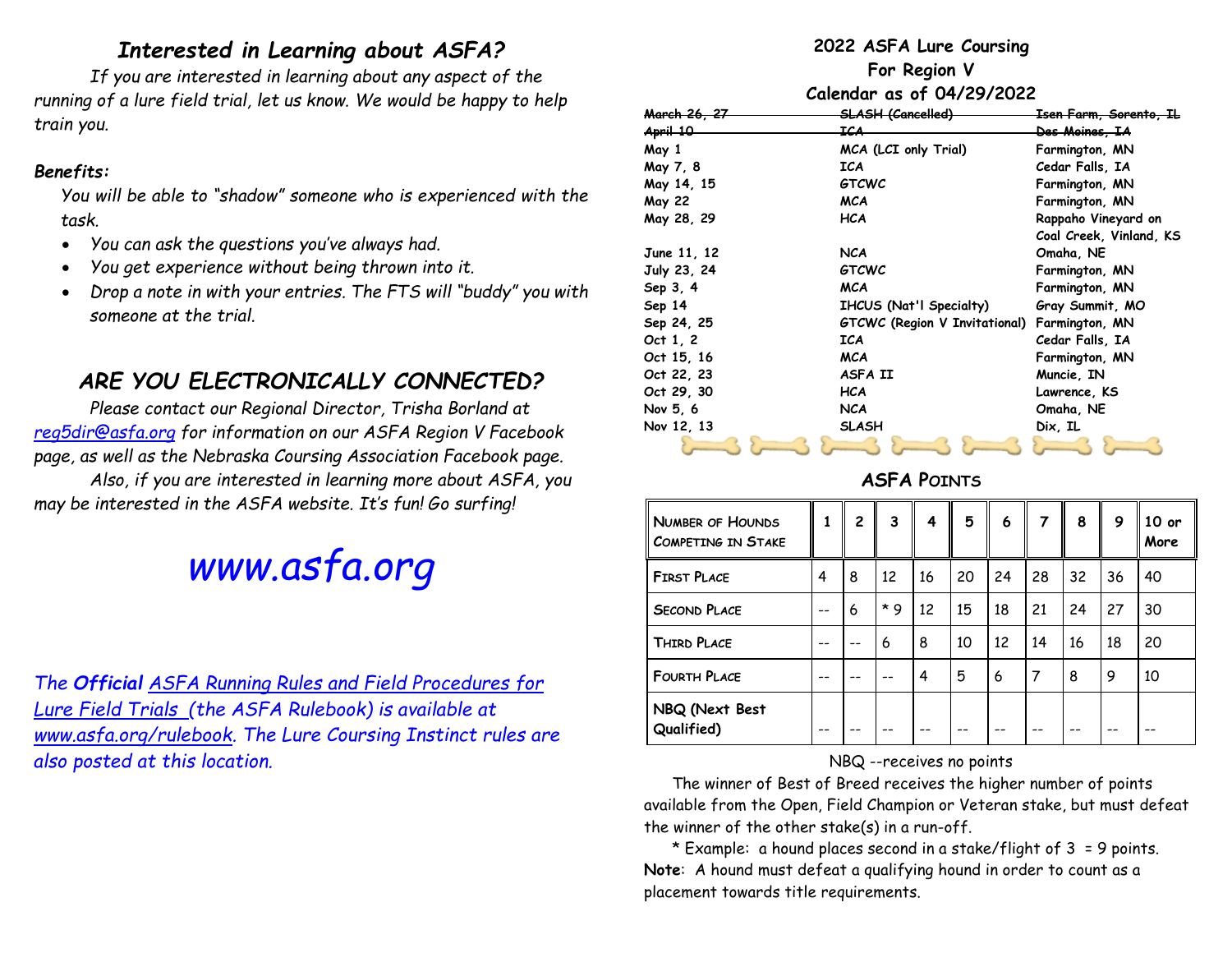### **OFFICIAL AMERICAN SIGHTHOUND FIELD ASSOCIATION ENTRY FORM**

Please make checks or money orders in USD payable to: NEBRASKA COURSING ASSOCIATION

Saturday, June 11, 2022

Entries: **\$18 first dog**; **\$15 second dog and add'l dogs**

### Entries close 5 p.m. on Wednesday, June 8, 2022

*No Day of Trial Entries*

**Field Secretary**: Marilyn Standerford, 15054 Dayton Street, Omaha, NE 68137-5100 NO E-MAIL OR DIGITAL ENTRIES ACCEPTED.

e-mail for information only[: melbox@cox.net](mailto:melbox@cox.net)

Fee Paid \_\_\_\_\_\_\_\_ The Field Secretary cannot accept conditional, unsigned, incomplete or unpaid entries; please check your completed entry carefully.

|                                                                                                                                      | $\frac{1}{2}$                                                                                              |                                 |                                           |  |  |  |
|--------------------------------------------------------------------------------------------------------------------------------------|------------------------------------------------------------------------------------------------------------|---------------------------------|-------------------------------------------|--|--|--|
| Breed:                                                                                                                               | Call Name:                                                                                                 |                                 |                                           |  |  |  |
| Registered Name of Hound:                                                                                                            |                                                                                                            |                                 |                                           |  |  |  |
| Stake:                                                                                                                               |                                                                                                            |                                 | Additional Stakes                         |  |  |  |
| $\Box$ Open<br>$\square$ FCH<br>$\Box$ Veteran                                                                                       | $\Box$ Single<br>$\Box$ Provisional                                                                        |                                 | $\Box$ Kennel $\Box$ Breeder $\Box$ Bench |  |  |  |
|                                                                                                                                      | Registration Number: (please write in registering body before number)                                      |                                 |                                           |  |  |  |
| If possible, please<br>п<br>separate my hounds                                                                                       | Date of<br>Birth:                                                                                          | Sex:<br>Dog                     | <b>Bitch</b>                              |  |  |  |
| Name of actual owner(s):                                                                                                             |                                                                                                            |                                 |                                           |  |  |  |
| Address:                                                                                                                             |                                                                                                            | Phone:                          |                                           |  |  |  |
| City:                                                                                                                                |                                                                                                            | State:                          | Zip:                                      |  |  |  |
| E-mail (Optional)                                                                                                                    |                                                                                                            | (Optional) Region of Residence: |                                           |  |  |  |
| Emergency Contact Name and Phone (Optional)                                                                                          |                                                                                                            |                                 |                                           |  |  |  |
| п<br>Open, Veterans, Provisional.                                                                                                    | Check if this is the first ASFA trial for this hound. Attach a Hound Certification or waiver if entered in |                                 |                                           |  |  |  |
| Check if this is a first-time entry, a copy of the official Registration of this hound must accompany this<br>п<br>entry unless NGA. |                                                                                                            |                                 |                                           |  |  |  |
| П                                                                                                                                    | Check if any information has changed since the last ASFA trial entry. Regarding                            |                                 |                                           |  |  |  |
| п<br>qualify for a "clean" trial requirement.                                                                                        | Check if this hound has been dismissed within the last 6 trials entered. Must be marked in order to        |                                 |                                           |  |  |  |

I CERTIFY that I am the actual owner of this dog, or that I am the duly authorized agent of the actual owner whose name I have entered above. In consideration of the acceptance of this entry and the opportunity to have this dog judged and to win prize money, ribbons, or trophies, I (we) agree to abide by the rules and regulations of the American Sighthound Field Association in effect at the time of this lure field trial, and by any additional rules and regulations appearing in the premium list for this lure field trial. I (we) agree that the club holding this lure field trial has the right to refuse this entry for cause, which the club shall deem to be sufficient. I (we) agree to hold this club, its members, directors, governors, officers, agents or other functionaries, any employees of the aforementioned parties and the owner(s) of the trial premises or grounds harmless from any claim for loss or injury which may be alleged to have been caused directly or indirectly to any person or thing by the act of this dog while in or upon the lure field trial premises or grounds or near any entrance thereto and I (we) personally assume all responsibility and liability for any such claim, and I (we) further agree to hold the aforementioned parties harmless from any claim loss of this dog by disappearance, theft damage or injury be caused or alleged to be caused by the negligence of the club or any of the aforementioned parties or by the negligence of any person or any other cause or causes. I (we) certify and represent that the dog entered is not a hazard to person or other dogs. This entry is submitted for acceptance of the forgoing representations and agreements

**SIGNATURE** of owner or his agent duly authorized to make this entry \_

### **OFFICIAL AMERICAN SIGHTHOUND FIELD ASSOCIATION ENTRY FORM**

Please make checks or money orders in USD payable to: NEBRASKA COURSING ASSOCIATION

Sunday, June 12, 2022

Entries: **\$18 first dog**; **\$15 second dog and add'l dogs**

Entries close 5 p.m. on Wednesday, June 8, 2022

*No Day of Trial Entries*

**Field Secretary**: Marilyn Standerford, 15054 Dayton Street, Omaha, NE 68137-5100 NO E-MAIL OR DIGITAL ENTRIES ACCEPTED.

e-mail for information only: [melbox@cox.net](mailto:melbox@cox.net)

| Fee Paid | The Field Secretary cannot accept conditional, unsigned, incomplete or unpaid |
|----------|-------------------------------------------------------------------------------|
|          | antriae: plasea check vour completed entry carefully                          |

| entries, please crieck your completed entry carefully.                                                                               |                                                                                                            |                                 |                                           |  |  |  |
|--------------------------------------------------------------------------------------------------------------------------------------|------------------------------------------------------------------------------------------------------------|---------------------------------|-------------------------------------------|--|--|--|
| Breed:                                                                                                                               | Call Name:                                                                                                 |                                 |                                           |  |  |  |
| Registered Name of Hound:                                                                                                            |                                                                                                            |                                 |                                           |  |  |  |
| Stake:                                                                                                                               |                                                                                                            | <b>Additional Stakes</b>        |                                           |  |  |  |
| $\Box$ Open<br>$\Box$ FCH<br>$\Box$ Veteran                                                                                          | $\Box$ Single<br>$\Box$ Provisional                                                                        |                                 | $\Box$ Kennel $\Box$ Breeder $\Box$ Bench |  |  |  |
|                                                                                                                                      | Registration Number: (please write in registering body before number)                                      |                                 |                                           |  |  |  |
| If possible, please<br>п                                                                                                             | Date of                                                                                                    | Sex:                            |                                           |  |  |  |
| separate my hounds                                                                                                                   | Birth:                                                                                                     | Dog                             | <b>Bitch</b>                              |  |  |  |
| Name of actual owner(s):                                                                                                             |                                                                                                            |                                 |                                           |  |  |  |
| Address:                                                                                                                             |                                                                                                            | Phone:                          |                                           |  |  |  |
| City:                                                                                                                                |                                                                                                            | State:                          | Zip:                                      |  |  |  |
| E-mail (Optional)                                                                                                                    |                                                                                                            | (Optional) Region of Residence: |                                           |  |  |  |
| Emergency Contact Name and Phone (Optional)                                                                                          |                                                                                                            |                                 |                                           |  |  |  |
| п                                                                                                                                    | Check if this is the first ASFA trial for this hound. Attach a Hound Certification or waiver if entered in |                                 |                                           |  |  |  |
|                                                                                                                                      | Open, Veterans, Provisional.                                                                               |                                 |                                           |  |  |  |
| Check if this is a first-time entry, a copy of the official Registration of this hound must accompany this<br>П<br>entry unless NGA. |                                                                                                            |                                 |                                           |  |  |  |
| Check if any information has changed since the last ASFA trial entry. Regarding<br>П                                                 |                                                                                                            |                                 |                                           |  |  |  |
| $\Box$<br>Check if this hound has been dismissed within the last 6 trials entered. Must be marked in order to                        |                                                                                                            |                                 |                                           |  |  |  |

qualify for a "clean" trial requirement.

I CERTIFY that I am the actual owner of this dog, or that I am the duly authorized agent of the actual owner whose name I have entered above. In consideration of the acceptance of this entry and the opportunity to have this dog judged and to win prize money, ribbons, or trophies, I (we) agree to abide by the rules and regulations of the American Sighthound Field Association in effect at the time of this lure field trial, and by any additional rules and regulations appearing in the premium list for this lure field trial. I (we) agree that the club holding this lure field trial has the right to refuse this entry for cause, which the club shall deem to be sufficient. I (we) agree to hold this club, its members, directors, governors, officers, agents or other functionaries, any employees of the aforementioned parties and the owner(s) of the trial premises or grounds harmless from any claim for loss or injury which may be alleged to have been caused directly or indirectly to any person or thing by the act of this dog while in or upon the lure field trial premises or grounds or near any entrance thereto and I (we) personally assume all responsibility and liability for any such claim, and I (we) further agree to hold the aforementioned parties harmless from any claim loss of this dog by disappearance, theft damage or injury be caused or alleged to be caused by the negligence of the club or any of the aforementioned parties or by the negligence of any person or any other cause or causes. I (we) certify and represent that the dog entered is not a hazard to person or other dogs. This entry is submitted for acceptance of the forgoing representations and agreements

**SIGNATURE** of owner or his agent duly authorized to make this entry \_\_\_\_\_\_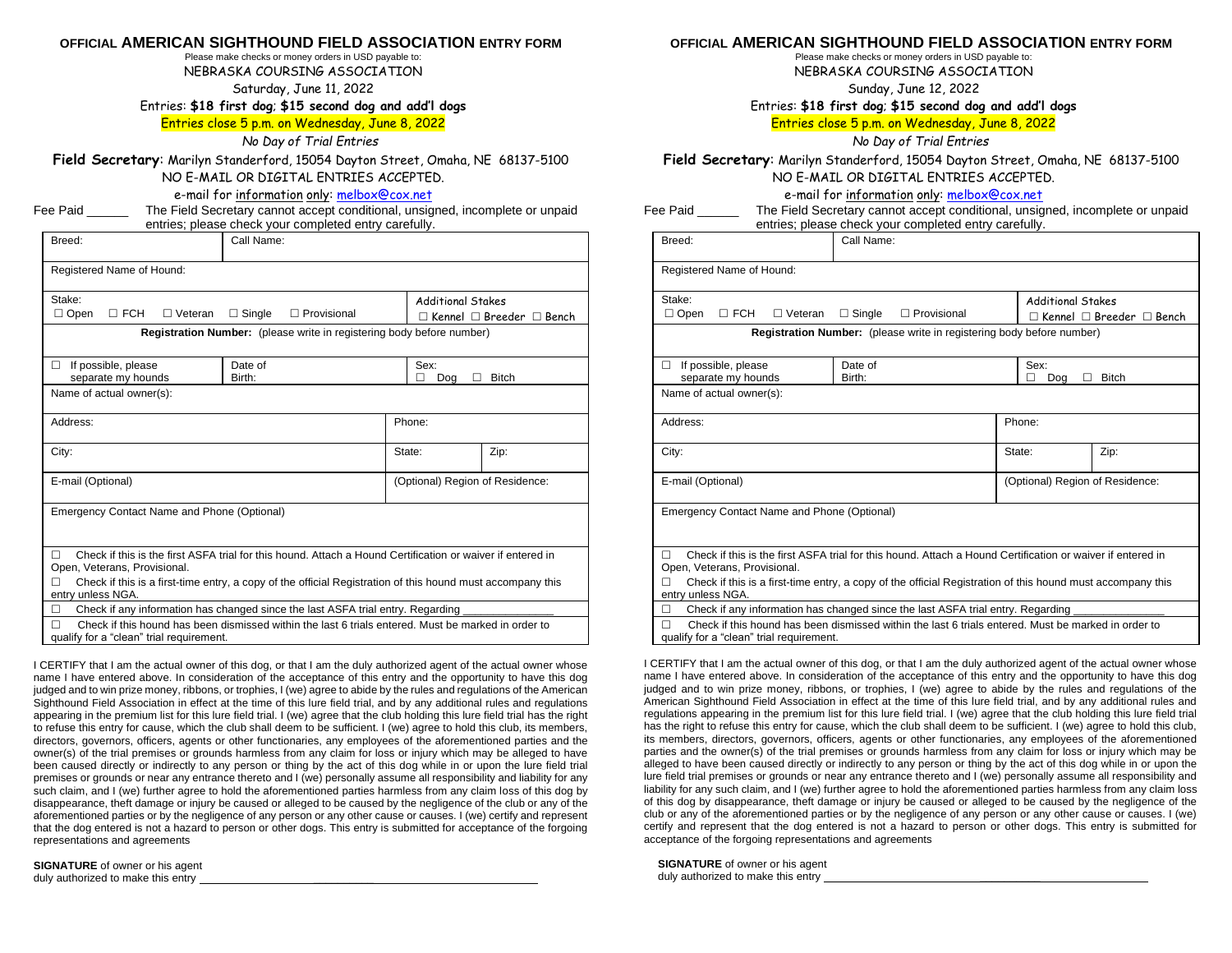### *AMERICAN SIGHTHOUND FIELD ASSOCIATION* **HOUND CERTIFICATION**

**Rule effective October 1, 1994: Ch. V, Sec. 4 (a) OPEN STAKE:** *To be eligible to enter the open stake, a hound must have been certified by a licensed judge within the year preceding the closing date for the entry or have previously competed in the Open Stake.* This eligibility requirement also applies to a hound entered in the Provisional or Veteran Stake, which has not competed in Open previously. Please complete this portion of this form and attach it to the entry form for the hound's first entry, including an entry for a Fun Trial.

Registered Name of Hound: University of American American Structure and American Structure and American Structure and American Structure and American Structure and American Structure and American Structure and American Str

Registration Number: \_\_\_\_\_\_\_\_\_\_\_\_\_\_\_\_\_\_\_\_\_\_\_\_\_ Breed:

Registered Owner's Name:

I hereby certify that on (date) \_\_\_\_\_\_\_\_\_\_\_\_\_\_\_\_\_, the above named hound completed a lure course of at least 500 yards, running with another hound of the same breed (or another breed with a similar running style). During the course the above named hound showed no inclination to interfere with the other hound. I further certify that I am a licensed judge for the ASFA.

Name of Licensed

Judge:

Signature: Date:

I hereby certify that the hound running in the certification course is the hound identified above and that information provided on this form is true and correct.

| Signature: | Date: |  |
|------------|-------|--|
|            |       |  |

Owner or Authorized Agent of Hound

This certification form must be attached to the entry form the first time this hound is entered in an open, provisional, or veteran stake. Any hound entered in open, provisional, or veteran (as a first time entered hound), which has not been certified, shall be declared ineligible by the records coordinator and shall forfeit any points and placements awarded.

### **PLEASE RETAIN A COPY FOR YOUR RECORDS.**

### *AMERICAN SIGHTHOUND FIELD ASSOCIATION* **HOUND CERTIFICATION WAIVER**

**Waiver of Requirement:** *This requirement will be waived for a hound that has earned a lure coursing title from another recognized organization, if such title requires competition, and if a waiver for such title has been approved by the ASFA, or a CKC Hound Certification Form.* If your hound qualifies for a waiver, complete this portion of this form and attach it to your entry form. Proof of waivers must accompany this certification form.

Registered Name of Hound:

| Registration Number:     |            |             | Breed: |
|--------------------------|------------|-------------|--------|
| Registered Owner's Name: |            |             |        |
| CKC:                     | <b>FCH</b> | <b>FCHX</b> |        |

**AKC**: QC FC SC

Hound Certification previously submitted.

I hereby certify that the hound identified above has completed the requirements for the title indicated above (or that the required Certification was previously submitted) and that the information provided on this form is true and correct.

Signature: Date:

Owner or Authorized Agent of Hound

### *AMERICAN SIGHTHOUND FIELD ASSOCIATION* **HOUND CERTIFICATION**

**Rule effective October 1, 1994: Ch. V, Sec. 4 (a) OPEN STAKE:** *To be eligible to enter the open stake, a hound must have been certified by a licensed judge within the year preceding the closing date for the entry or have previously competed in the Open Stake.* This eligibility requirement also applies to a hound entered in the Provisional or Veteran Stake, which has not competed in Open previously. Please complete this portion of this form and attach it to the entry form for the hound's first entry, including an entry for a Fun Trial.

Registered Name of Hound:

Registration Number: \_\_\_\_\_\_\_\_\_\_\_\_\_\_\_\_\_\_\_\_\_\_\_\_\_ Breed:

Registered Owner's Name:

I hereby certify that on (date) \_\_\_\_\_\_\_\_\_\_\_\_\_\_\_, the above named hound completed a lure course of at least 500 yards, running with another hound of the same breed (or another breed with a similar running style). During the course the above named hound showed no inclination to interfere with the other hound. I further certify that I am a licensed judge for the ASFA.

Name of Licensed

Judge:

Signature: <u>Date:</u> Date: Date: Date: Date: Date: Date: Date: Date: Date: Date: Date: Date: Date: Date: Date: Date: Date: Date: Date: Date: Date: Date: Date: Date: Date: Date: Date: Date: Date: Date: Date: Date: Date: Date:

I hereby certify that the hound running in the certification course is the hound identified above and that information provided on this form is true and correct.

Signature: Date: Date: Date: Date: Date: Date: Date: Date: Date: Date: Date: Date: Date: Date: Date: Date: Date: Date: Date: Date: Date: Date: Date: Date: Date: Date: Date: Date: Date: Date: Date: Date: Date: Date: Date: D

### Owner or Authorized Agent of Hound

This certification form must be attached to the entry form the first time this hound is entered in an open, provisional, or veteran stake. Any hound entered in open, provisional, or veteran (as a first time entered hound), which has not been certified, shall be declared ineligible by the records coordinator and shall forfeit any points and placements awarded.

### **PLEASE RETAIN A COPY FOR YOUR RECORDS.**

### *AMERICAN SIGHTHOUND FIELD ASSOCIATION* **HOUND CERTIFICATION WAIVER**

**Waiver of Requirement:** *This requirement will be waived for a hound that has earned a lure coursing title from another recognized organization, if such title requires competition, and if a waiver for such title has been approved by the ASFA, or a CKC Hound Certification Form.* If your hound qualifies for a waiver, complete this portion of this form and attach it to your entry form. Proof of waivers must accompany this certification form.

Registered Name of Hound: Registration Number: \_\_\_\_\_\_\_\_\_\_\_\_\_\_\_\_\_\_\_\_\_\_\_\_\_ Breed: Registered Owner's Name:

| CKC: | <b>FCH</b> | <b>FCHX</b> |     |
|------|------------|-------------|-----|
| AKC: | QC.        | FC          | SC. |

Hound Certification previously submitted.

I hereby certify that the hound identified above has completed the requirements for the title indicated above (or that the required Certification was previously submitted) and that the information provided on this form is true and correct.

Signature: Date:

Owner or Authorized Agent of Hound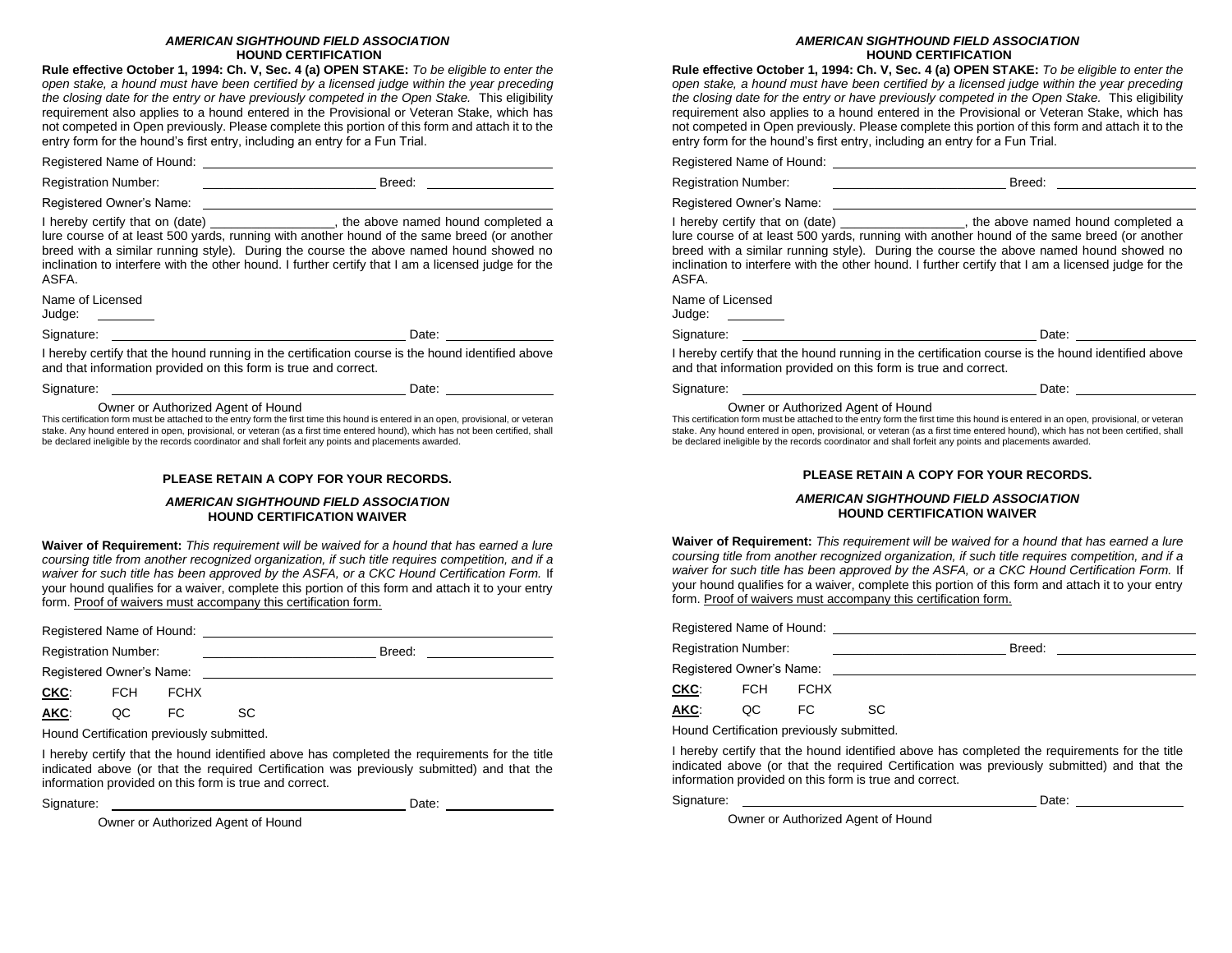## **OFFICIAL AMERICAN SIGHTHOUND FIELD ASSOCIATION Lure Chasing Instinct Registration**

Fee Paid The Field Secretary cannot accept conditional, unsigned, incomplete or unpaid entries; please check your completed entry carefully.

### **Please print legibly.**

| Breed:                                                                                                                                    | Call Name:                                                            |                                 |       |
|-------------------------------------------------------------------------------------------------------------------------------------------|-----------------------------------------------------------------------|---------------------------------|-------|
| Registered Name of Hound:                                                                                                                 |                                                                       |                                 |       |
|                                                                                                                                           |                                                                       |                                 |       |
| FTS will circle Size after wicketing at Inspection:                                                                                       |                                                                       |                                 |       |
| <b>Size Small:</b> up to 17 <sup>1</sup> / <sub>2</sub> inches (or brachycephalic) Size Large: over 17 <sup>1</sup> / <sub>2</sub> inches |                                                                       |                                 |       |
|                                                                                                                                           | Registration Number: (please write in registering body before number) |                                 |       |
| Date of                                                                                                                                   | Sex:                                                                  |                                 |       |
| Birth:                                                                                                                                    |                                                                       | Doa<br>$\perp$                  | Bitch |
| Name of actual owner $(s)$ :                                                                                                              |                                                                       |                                 |       |
| Address:                                                                                                                                  |                                                                       | Phone:                          |       |
| City:                                                                                                                                     |                                                                       | State:                          | Zip:  |
| E-mail                                                                                                                                    |                                                                       | Region of Residence: (Optional) |       |
| Emergency Contact Name and Phone                                                                                                          |                                                                       |                                 |       |

**This top portion is to be submitted with the \$10 fee to the ASFA by the Field Trial Secretary, with the records. \* \* \* \* \* \* \* \* \* \* \* \* \* \* \* \***

 **(Dog's Name) (ASFA Club Name)**

was entered in the

**ASFA trial held on\_\_\_\_\_\_\_\_\_\_\_\_\_\_\_\_\_. The dog was wicketed at inspection and is**

**(Date)**

**registered as Size \_\_\_\_\_\_\_\_\_\_\_\_\_\_\_\_. The fee of \$10 was received by the FTS and submitted to the ASFA Records Coordinator.** 

### **Marilyn Standerford**

**Printed name of Field Trial Secretary**

### **Signature of Field Trial Secretary**

**(Owner is to retain this receipt as proof of registration until notified by the ASFA.)**

### **LURE CHASING INSTINCT STAKE ALL NON-SIGHTHOUND BREEDS AND MIXES**

### **REGISTRY**

All dogs entered must have a registration number via one of the following:

- A. AKC Registration as one of the recognized breeds.
- B. AKC Canine Partners, which is for mixed-breed dogs and dogs ineligible for AKC registration.

C. Purebred Alternative Listing (PAL) program, which is for purebred dogs that cannot be fully registered with the AKC to participate in AKC events.

D. Foundation Stock Service® (FSS), which is for recorded breeds on the road to full AKC recognition.

E. United Kennel Club (UKC) registration as one of the recognized breeds.

F. If the dog has none of the above registrations, ASFA will provide a unique and permanent entry number for a one-time \$10 charge. (This is separate from entry fee).

G. The Lure Chasing Instinct Entry Form is for those dogs with registration numbers from the AKC, UKC or an ASFA assigned unique number.

H. The Request for Unique Entry Number Form is for those dogs who do not have a registration number from either the AKC or UKC.

- 1. The owner has to complete an ASFA Request for unique entry number (last page) and pay a \$10 registration fee (in addition to the entry fee).
- 2. The Trial Secretary will submit a copy of the form with the records.
- 3. The owner will retain a copy as proof of request and payment until ASFA provides a permanent number.
- 4. When received, the new permanent number will be used as the dog's registration number on all future ASFA LCI entries for the dog.

Rules for Lure Chasing Instinct Program are listed on the ASFA website at

<http://www.asfa.org/rule/index.htm> . Please be familiar with these rules prior to entering. Copies will be available at the trial for reference.

### **STAKE CLASSES OFFERED**

**LURE CHASING INSTINCT (LCI) STAKE CLASSES:** Open to NON- sighthounds and sighthound mixes. All entries shall be individually registered with the AKC (including ILP & PAL) or the UKC. A photocopy of acceptable registry must be submitted with each dog's first ASFA field trial entry. Dogs without a recognized registry number may obtain an ASFA ID number for a \$10 registration fee at time of entry.

**Small Open**: for dogs 17-1/2 inches or less at the withers and / or brachycephalic ("flat-faced") dogs who have not achieved the title of LCC.

**Small Senior**: for dogs 17-1/2 inches or less at the withers and/or brachycephalic dogs who have achieved the title of LCC.

**Small Veteran**: for dogs 17-1/2 inches or less at the withers and/or brachycephalic dogs over the age of 7 years.

**Large Open**: for dogs over 17-1/2 inches at the withers who have not achieved the title of LCC.

**Large Senior**: is for dogs over 17-1/2 inches at the withers who have achieved the title of LCC.

**Large Veteran**: for dogs over 17-1/2 inches at the withers who are over the age of 7 years.

**Sighthound Mix Open**: for dogs with a sighthound breed in its background who have not achieved the title of LCC.

**Sighthound Mix Senior**: for dogs with sighthound breed in its background who have achieved the title of LCC.

**Sighthound Mix Veteran**: for dogs with sighthound breed in its background over the age of 7 years. When running as a stake within a regular ASFA trial, Small will run 50% of the ASFA course as laid out for the sighthounds up to a maximum of 400 yards. All other stakes will run the full ASFA laid out course length.